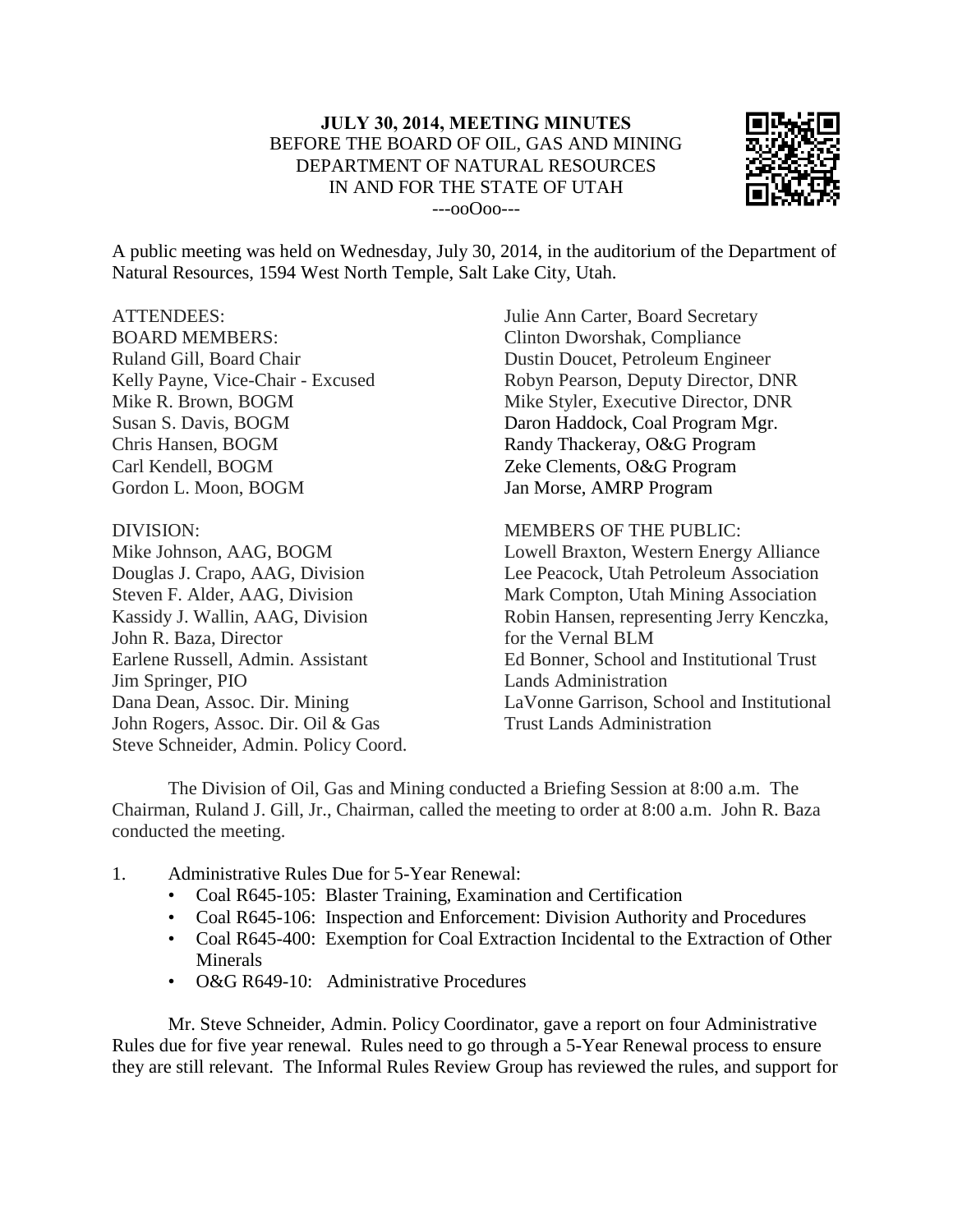renewal was provided in writing by two parties from that group. The Division is ready to move to renew the rules. The Board had no opposition to renewing.

3. Additional Discussion on Guidance on Greater Sage-grouse

Mr. John R. Baza, Director, gave an update concerning Greater Sage-grouse Management. He introduced Mr. Eric Ellis, Division of Wildlife Resources (DWR), to present information on the 2014 Sage-grouse population report.

The DWR has been coordinating with oil and gas operators managing Sage-grouse conservation. This year the population is up 40% over the last 3 years, and 23% over last year. Other species, including mule deer, also benefit from the conservation efforts.

Mr. Baza asked for direction from the Board whether to proceed with rulemaking or continue discussions with the industry and public. The Division will proceed with discussions regarding developing Sage-grouse Conservation Rules.

4. Other

The Division has developed a new award. The Division's Annual Achievement Award allows employees to nominate one of their co-workers to be recognized for outstanding performance.

- 5. Next Month's Agenda and Division Calendar
	- The Board is invited to attend the Division Summer meeting for lunch and an awards ceremony.
	- Uintah Basin Energy Summit, Thursday September 4. The Board is invited to attend.
	- The September Board meeting will be in Vernal. We will depart for Vernal on Tuesday September 23rd, for a field trip, and the hearing will be in Vernal on the following Wednesday, September 24th.
- 6. Opportunity for Public Comment

The Chairman opened the meeting for public comments.

Mr. Mark Compton, Utah Mining Association, invited the Board to attend the Mining Association's annual convention. The convention begins with an evening reception on Wednesday, August 20th, at the Utah Valley Conference Center, and continues on through Thursday, August 21st.

There were no other comments.

The Briefing Session was concluded at 8:30 a.m.

## THE BOARD HEARD THE FOLLOWING MATTERS BEGINNING AT 9:00 AM:

*Please note: Transcripts of the formal items will be available for review at the Division offices approximately fifteen business days after the hearing date. Copies of individual transcripts may*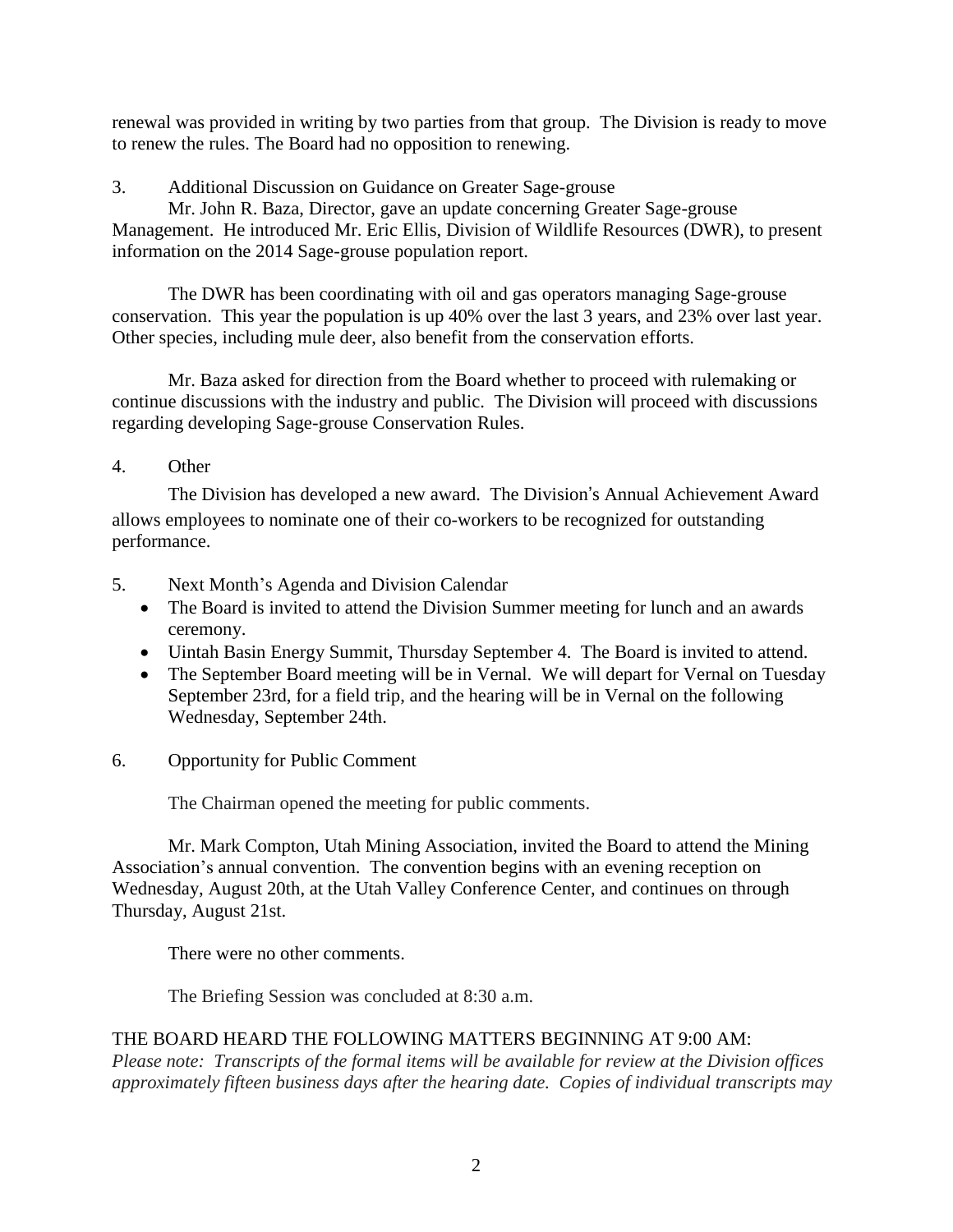*be purchased by calling Atkinson-Baker at (800) 288-3376 and requesting Job No. A70ACC3, and the individual docket number.*

1. Docket No. 2014-019 Cause No. 186-18 – In the Matter of the Request for Agency Action of SUMMIT OPERATING, LLC, for an Order establishing sectional (640-acre or substantial equivalent) drilling and spacing units for the production of gas and associated hydrocarbons from the Honaker Trail Formation underlying Sections 1, 10-15 and 22-26, Township 36 South, Range 24 East, SLM, and Sections 6, 7, 17-20 and 30, Township 36 South, Range 25 East, SLM, San Juan County, Utah.

*(Continued from the June 25, 2014, Board Hearing)*

Time: 9:06 a.m. - 9:06 a.m.

This matter is dismissed without prejudice.

2. Docket No. 2014-024 Cause No. 270-03 – In the Matter of the Request for Agency Action of FINLEY RESOURCES INC. for an Order establishing Special Drilling Units for the production of oil, gas and associated hydrocarbons from the Eocene Middle and Lower Green River and portions of the Paleocene Wasatch Transitional Formations, comprised of Lands in Township 3 South, Range 2 East, USM, and Townships 7 and 8 South, Range 20 East, SLM, Uintah County, Utah, and authorizing wells on each such Drilling Unit so established to achieve an approximate equivalent 20-acre well density

*(Continued from the June 25, 2014, Board Hearing)*

Time: 9:06 a.m. - 10:00 a.m.

Board Members present - Ruland J. Gill, Jr., Chairman, Michael R. Brown, Susan S. Davis, Chris D. Hansen, Carl F. Kendell, and Gordon L. Moon. Kelly L. Payne, Vice-Chairman, was excused.

Counsel for the Board - Michael S. Johnson, Assistant Attorney General, Natural Resources.

Counsel for Finley Resources – Tom Bachtell, Seth Loughmiller, MacDonald and Miller Mineral Legal Services, PLLC. Witnesses: Tom Duncan, Brandon Neely, and Zachary Archer.

Counsel for Respondent Crescent Point Energy – Jack R. Luellen, and Brent D. Chicken, Fox Rothschild, LLP, not present.

Counsel for the Division - Steven F. Alder, and Douglas J. Crapo, Assistant Attorneys General, Natural Resources. Witnesses: Clint Dworshak, and Dustin Doucet.

The Division had a concern, but otherwise supports the Request. The Board Chairman asked that the Division's concern be addressed in the Order. The Board approved the request as amended by Mr. Douglas Crapo with the addition of administratively reporting the setbacks. The vote was unanimous.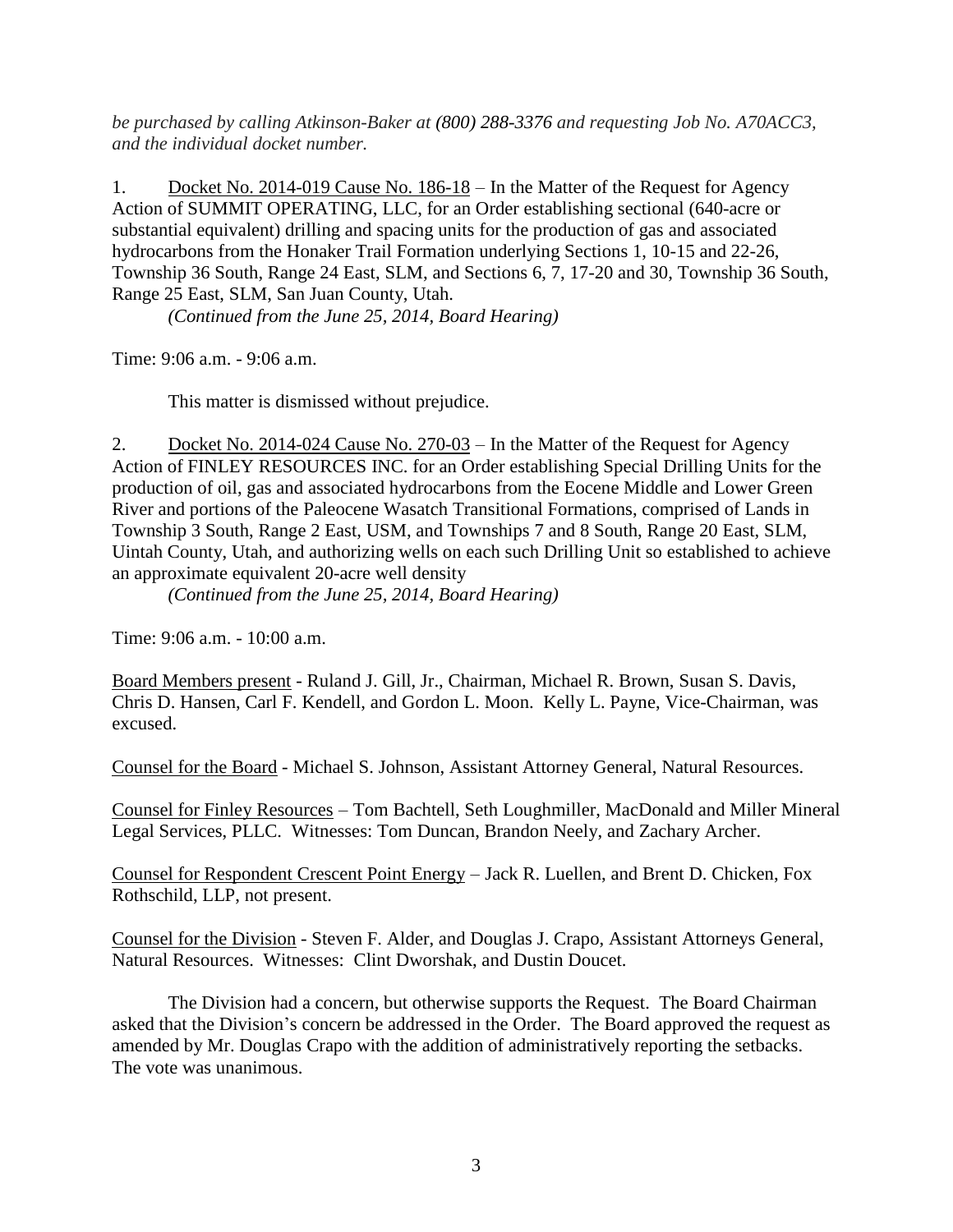3. Docket No. 2014-025 Cause No. 139-120 – In the Matter of the Request for Agency Action of NEWFIELD PRODUCTION COMPANY for an Order modifying the Board's Orders entered in Cause Nos. 139-8, 131-51 and 139-90 to establish special 1280-acre (or substantial equivalent) drilling units, on a pilot basis, for the production of oil, gas and associated hydrocarbons from portions of the Black Shale and Castle Peak Members, also referred to as the "Bar F" Interval, of the Lower Green River Formation from long lateral horizontal wells, comprised of Sections 7 and 18, 10 and 15, and 12 and 13, respectively, of T3S, R2W, USM, Duchesne County, Utah.

Time: 10:10 a.m. - 11:30 a.m.

Board Members present - Ruland J. Gill, Jr., Chairman, Michael R. Brown, Susan S. Davis, Chris D. Hansen, Carl F. Kendell, and Gordon L. Moon. Kelly L. Payne, Vice-Chairman, was excused.

Counsel for the Board - Michael S. Johnson, Assistant Attorney General, Natural Resources.

Counsel for Newfield Production Company – Frederick M. MacDonald, MacDonald and Miller Mineral Legal Services, PLLC. Witnesses: Roxann Eveland, Brice A. Calder, and Mike Jensen.

Counsel for the Division - Steven F. Alder, and Kassidy J. Wallin, Assistant Attorney General, Natural Resources. Witnesses: Clint Dworshak, and Dustin Doucet.

The Division supports the relief as requested. The Board approved the petition as written, by unanimous vote.

4. Docket No. 2014-026 Cause No. 270-04 – In the Matter of the Request for Agency Action of ULTRA RESOURCES, INC. for an Order Modifying the Board's Order Entered in Cause No. 270-02 to Create Special Drilling Units and Authorize "Lease Line" Wells for Production from the Eocene Middle and Lower Green River Formations in Portions of Sections 32-35, T7S, R20E, SLM, and Sections 2-6 and 8-10, T8S, R20E, SLM, Uintah County, Utah.

Time: 11:35 a.m. - 1:30 p.m.

Board Members present - Ruland J. Gill, Jr., Chairman, Michael R. Brown, Susan S. Davis, Chris D. Hansen, Carl F. Kendell, and Gordon L. Moon. Kelly L. Payne, Vice-Chairman, was excused.

Counsel for the Board - Michael S. Johnson, Assistant Attorney General, Natural Resources.

Counsel for Ultra Resources, Inc. – Frederick M. MacDonald, MacDonald and Miller Mineral Legal Services, PLLC. Witnesses: Ned Higgins, Carl Lothringer, and Jeremy Golob.

Counsel for the Division - Steven F. Alder, and Kassidy J. Wallin, Assistant Attorneys General, Natural Resources. Witnesses: Clint Dworshak, and Dustin Doucet.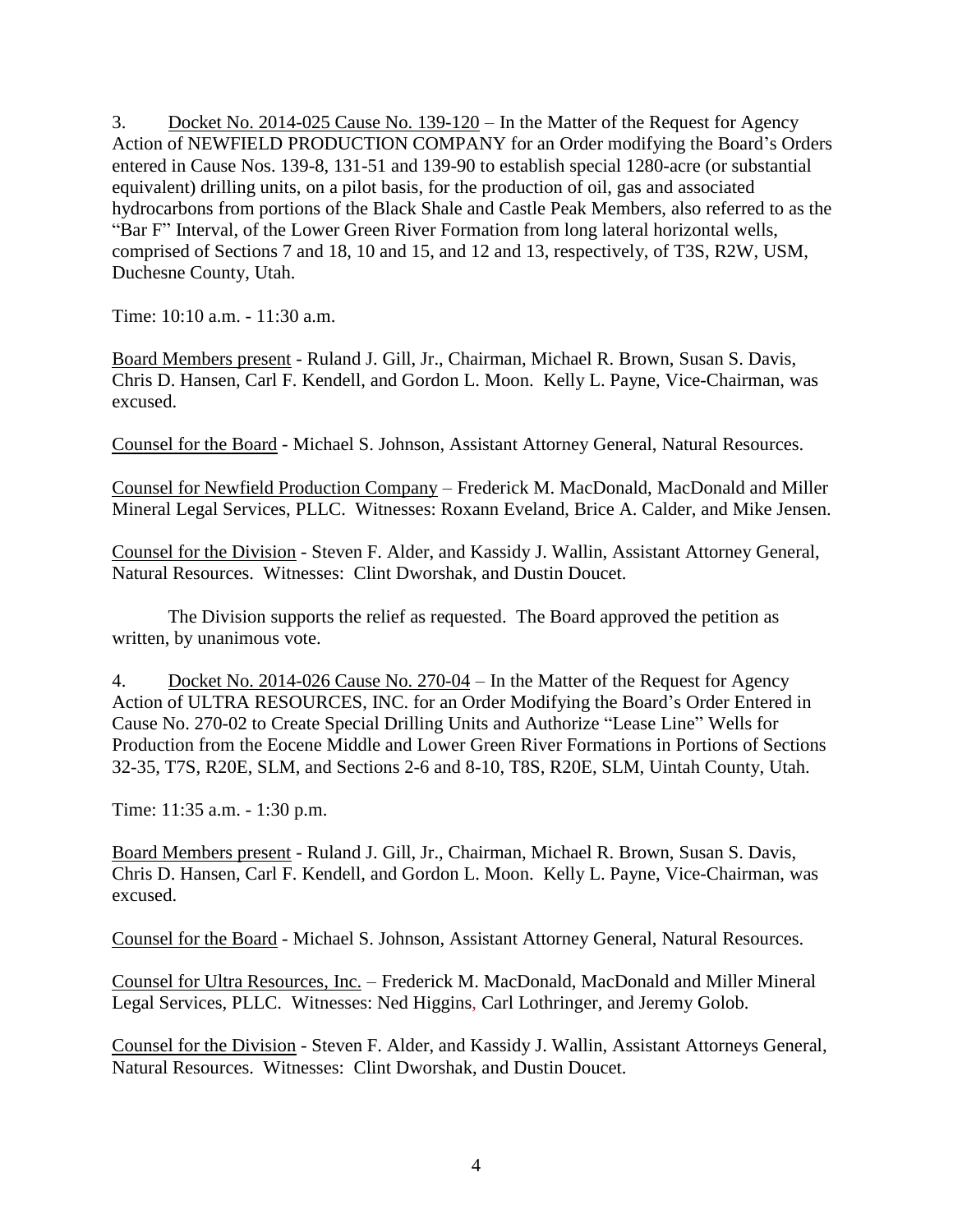Utah School & Institutional Trust Lands Administration - Edward Bonner

Bureau of Land Management - Robin Hansen, Vernal Field Office

The Petitioner verbally modified the Request. The Division supports the Request as verbally modified. SITLA neither supports nor objects to the Request. The BLM does not object to the Request as verbally modified. The Board granted the request as presented, amended by stipulation, and the Board's preference. The vote was unanimous.

5. Docket No. 2014-027 Cause No. 270-05 – In the Matter of the Request for Agency Action of ULTRA RESOURCES, INC. for Approval of Waterflood Operations in the Eocene Middle and Lower Green River Formations in Section 16, Township 8 South, Range 20 East, SLM, Uintah County, Utah, and Certification of Said Operations as an Enhanced Recovery Project.

Time: 1:31 p.m. - 2:23 p.m.

Board Members present - Ruland J. Gill, Jr., Chairman, Michael R. Brown, Susan S. Davis, Chris D. Hansen, Carl F. Kendell, and Gordon L. Moon. Kelly L. Payne, Vice-Chairman, was excused.

Counsel for the Board - Michael S. Johnson, Assistant Attorney General, Natural Resources.

Counsel for Ultra Resources, Inc. – Frederick M. MacDonald, and J. Brent Allen, MacDonald and Miller Mineral Legal Services, PLLC. Witnesses: Ned Higgins, Carl Lothringer, and Jeremy Golob.

Counsel for the Division - Steven F. Alder, and Kassidy J. Wallin, Assistant Attorneys General, Natural Resources. Witnesses: Clint Dworshak, and Dustin Doucet.

The Board approved the Request as written by unanimous vote.

6. Docket No. 2014-028 Cause No. 139-121 – In the Matter of the Request for Agency Action of NEWFIELD PRODUCTION COMPANY for an Order Pooling all Interests in Three Sectional Drilling Units Established by The Board's Order Entered in Cause No. 139-90 in Section 11, Township 3 South, Range 2 West; Section 35, Township 3 South, Range 3 West; and Section 6, Township 4 South, Range 3 West; and Two 1,280-Acre (or Substantial Equivalent) Drilling Units Established by The Board's Orders in Causes Nos. 139-113 and 139-98, in Sections 2 and 11, and Sections 4 and 9, Township 3 South, Range 2 West, Respectively, all in U.S.M., Duchesne County, Utah.

*(The Board will consider the recommended findings of fact and conclusions of law generated by the hearing examiner from the July 15, 2014 hearing.)*

Time: 9:00 a.m. - 9:05 a.m.